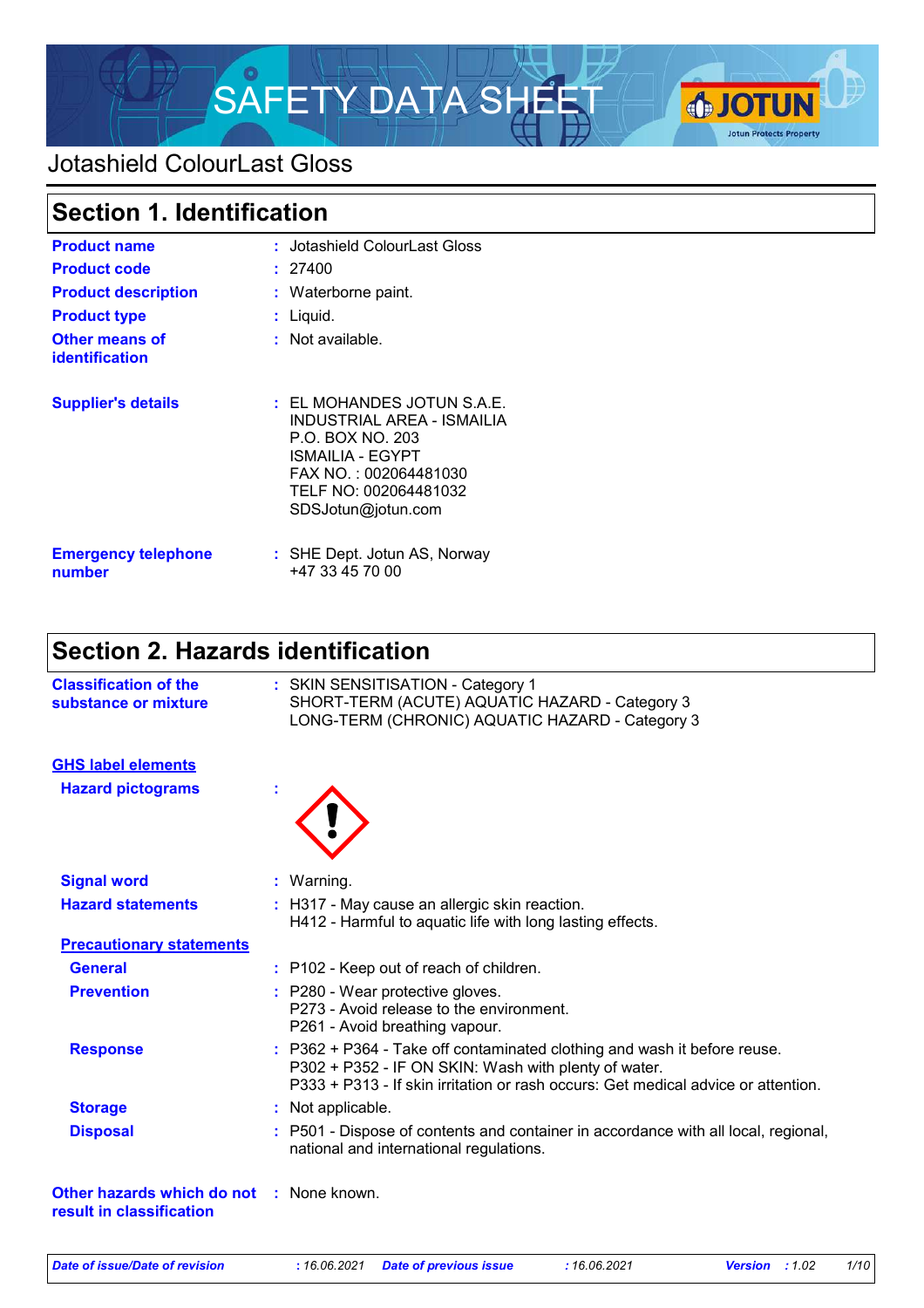### **Section 3. Composition/information on ingredients**

### **Substance/mixture**

#### **Other means of identification**

**:** Mixture

**:** Not available.

#### **CAS number/other identifiers**

| <b>CAS number</b>   | : Not applicable. |
|---------------------|-------------------|
| <b>EC</b> number    | : Mixture.        |
| <b>Product code</b> | : 27400           |

| <b>Ingredient name</b>             | $\frac{9}{6}$ | <b>CAS number</b> |
|------------------------------------|---------------|-------------------|
| lammonia                           | l≤0.3         | 1336-21-6         |
| 1,2-benzisothiazol-3(2h)-one (BIT) | $ $ <0.1      | l 2634-33-5       |
| 2-methyl-2H-isothiazol-3-one (MIT) | < 0.1         | l 2682-20-4       |
| $C(M)$ IT/MIT $(3:1)$              | ≤0.018        | 55965-84-9        |

**There are no additional ingredients present which, within the current knowledge of the supplier and in the concentrations applicable, are classified as hazardous to health or the environment and hence require reporting in this section.**

**Occupational exposure limits, if available, are listed in Section 8.**

### **Section 4. First aid measures**

#### **Description of necessary first aid measures**

| <b>Eye contact</b>  | ÷ | Immediately flush eyes with plenty of water, occasionally lifting the upper and lower<br>eyelids. Check for and remove any contact lenses. Continue to rinse for at least 10<br>minutes. Get medical attention if irritation occurs.                                                                                                                                                                                                                                                                                                                                                                                                                                                                                                                                                                                         |
|---------------------|---|------------------------------------------------------------------------------------------------------------------------------------------------------------------------------------------------------------------------------------------------------------------------------------------------------------------------------------------------------------------------------------------------------------------------------------------------------------------------------------------------------------------------------------------------------------------------------------------------------------------------------------------------------------------------------------------------------------------------------------------------------------------------------------------------------------------------------|
| <b>Inhalation</b>   |   | : Remove victim to fresh air and keep at rest in a position comfortable for breathing.<br>If not breathing, if breathing is irregular or if respiratory arrest occurs, provide<br>artificial respiration or oxygen by trained personnel. It may be dangerous to the<br>person providing aid to give mouth-to-mouth resuscitation. Get medical attention if<br>adverse health effects persist or are severe. If unconscious, place in recovery<br>position and get medical attention immediately. Maintain an open airway. Loosen<br>tight clothing such as a collar, tie, belt or waistband.                                                                                                                                                                                                                                 |
| <b>Skin contact</b> |   | : Wash with plenty of soap and water. Remove contaminated clothing and shoes.<br>Wash contaminated clothing thoroughly with water before removing it, or wear<br>gloves. Continue to rinse for at least 10 minutes. Get medical attention. In the<br>event of any complaints or symptoms, avoid further exposure. Wash clothing<br>before reuse. Clean shoes thoroughly before reuse.                                                                                                                                                                                                                                                                                                                                                                                                                                        |
| <b>Ingestion</b>    |   | : Wash out mouth with water. Remove dentures if any. Remove victim to fresh air<br>and keep at rest in a position comfortable for breathing. If material has been<br>swallowed and the exposed person is conscious, give small quantities of water to<br>drink. Stop if the exposed person feels sick as vomiting may be dangerous. Do not<br>induce vomiting unless directed to do so by medical personnel. If vomiting occurs,<br>the head should be kept low so that vomit does not enter the lungs. Get medical<br>attention if adverse health effects persist or are severe. Never give anything by<br>mouth to an unconscious person. If unconscious, place in recovery position and get<br>medical attention immediately. Maintain an open airway. Loosen tight clothing such<br>as a collar, tie, belt or waistband. |

|                                       | Most important symptoms/effects, acute and delayed  |  |
|---------------------------------------|-----------------------------------------------------|--|
| <b>Potential acute health effects</b> |                                                     |  |
| <b>Eye contact</b>                    | : No known significant effects or critical hazards. |  |
| <b>Inhalation</b>                     | : No known significant effects or critical hazards. |  |
| <b>Skin contact</b>                   | : May cause an allergic skin reaction.              |  |
| <b>Ingestion</b>                      | : No known significant effects or critical hazards. |  |
| Over-exposure signs/symptoms          |                                                     |  |
| <b>Eye contact</b>                    | : No specific data.                                 |  |
|                                       |                                                     |  |

*Date of issue/Date of revision* **:** *16.06.2021 Date of previous issue : 16.06.2021 Version : 1.02 2/10*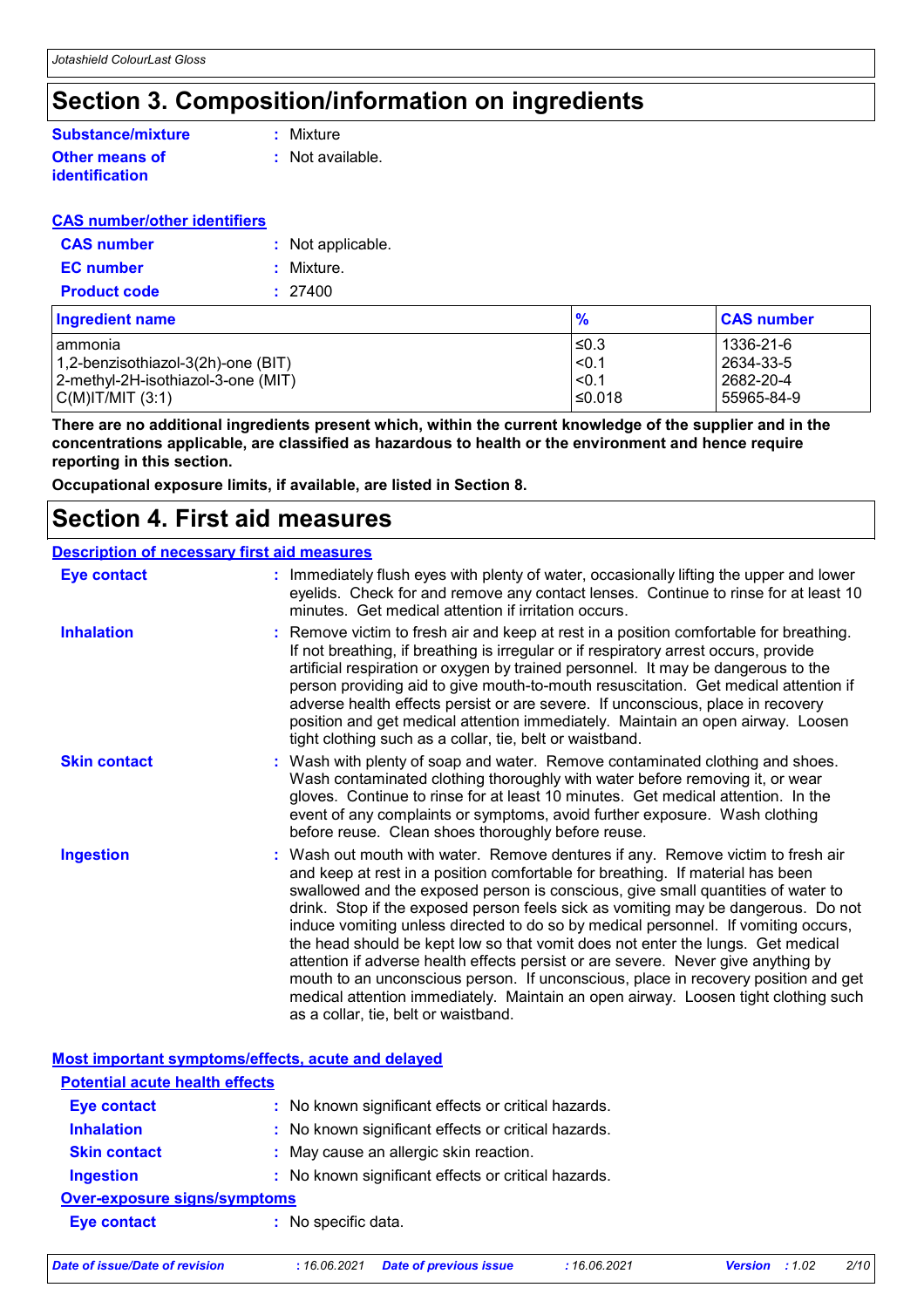## **Section 4. First aid measures**

| <b>Inhalation</b>                 | : No specific data.                                                                                                                                                                                                                                                      |
|-----------------------------------|--------------------------------------------------------------------------------------------------------------------------------------------------------------------------------------------------------------------------------------------------------------------------|
| <b>Skin contact</b>               | : Adverse symptoms may include the following:<br>irritation<br>redness                                                                                                                                                                                                   |
| <b>Ingestion</b>                  | : No specific data.                                                                                                                                                                                                                                                      |
| <b>Notes to physician</b>         | : Treat symptomatically. Contact poison treatment specialist immediately if large<br>quantities have been ingested or inhaled.                                                                                                                                           |
|                                   |                                                                                                                                                                                                                                                                          |
| <b>Specific treatments</b>        | : No specific treatment.                                                                                                                                                                                                                                                 |
| <b>Protection of first-aiders</b> | : No action shall be taken involving any personal risk or without suitable training. It<br>may be dangerous to the person providing aid to give mouth-to-mouth resuscitation.<br>Wash contaminated clothing thoroughly with water before removing it, or wear<br>gloves. |
|                                   |                                                                                                                                                                                                                                                                          |

**See toxicological information (Section 11)**

# **Section 5. Firefighting measures**

| <b>Extinguishing media</b>                               |                                                                                                                                                                                                                                                                                                      |
|----------------------------------------------------------|------------------------------------------------------------------------------------------------------------------------------------------------------------------------------------------------------------------------------------------------------------------------------------------------------|
| <b>Suitable extinguishing</b><br>media                   | : Use an extinguishing agent suitable for the surrounding fire.                                                                                                                                                                                                                                      |
| <b>Unsuitable extinguishing</b><br>media                 | : None known.                                                                                                                                                                                                                                                                                        |
| <b>Specific hazards arising</b><br>from the chemical     | : In a fire or if heated, a pressure increase will occur and the container may burst.<br>This material is harmful to aquatic life with long lasting effects. Fire water<br>contaminated with this material must be contained and prevented from being<br>discharged to any waterway, sewer or drain. |
| <b>Hazardous thermal</b><br>decomposition products       | : Decomposition products may include the following materials:<br>carbon dioxide<br>carbon monoxide<br>metal oxide/oxides                                                                                                                                                                             |
| <b>Special protective actions</b><br>for fire-fighters   | : Promptly isolate the scene by removing all persons from the vicinity of the incident if<br>there is a fire. No action shall be taken involving any personal risk or without<br>suitable training.                                                                                                  |
| <b>Special protective</b><br>equipment for fire-fighters | : Fire-fighters should wear appropriate protective equipment and self-contained<br>breathing apparatus (SCBA) with a full face-piece operated in positive pressure<br>mode.                                                                                                                          |

### **Section 6. Accidental release measures**

| Personal precautions, protective equipment and emergency procedures |  |                                                                                                                                                                                                                                                                                                                                                                                                                 |
|---------------------------------------------------------------------|--|-----------------------------------------------------------------------------------------------------------------------------------------------------------------------------------------------------------------------------------------------------------------------------------------------------------------------------------------------------------------------------------------------------------------|
| For non-emergency<br>personnel                                      |  | : No action shall be taken involving any personal risk or without suitable training.<br>Evacuate surrounding areas. Keep unnecessary and unprotected personnel from<br>entering. Do not touch or walk through spilt material. Avoid breathing vapour or<br>mist. Provide adequate ventilation. Wear appropriate respirator when ventilation is<br>inadequate. Put on appropriate personal protective equipment. |
|                                                                     |  | For emergency responders : If specialised clothing is required to deal with the spillage, take note of any<br>information in Section 8 on suitable and unsuitable materials. See also the<br>information in "For non-emergency personnel".                                                                                                                                                                      |
| <b>Environmental precautions</b>                                    |  | : Avoid dispersal of spilt material and runoff and contact with soil, waterways, drains<br>and sewers. Inform the relevant authorities if the product has caused environmental<br>pollution (sewers, waterways, soil or air). Water polluting material. May be harmful<br>to the environment if released in large quantities.                                                                                   |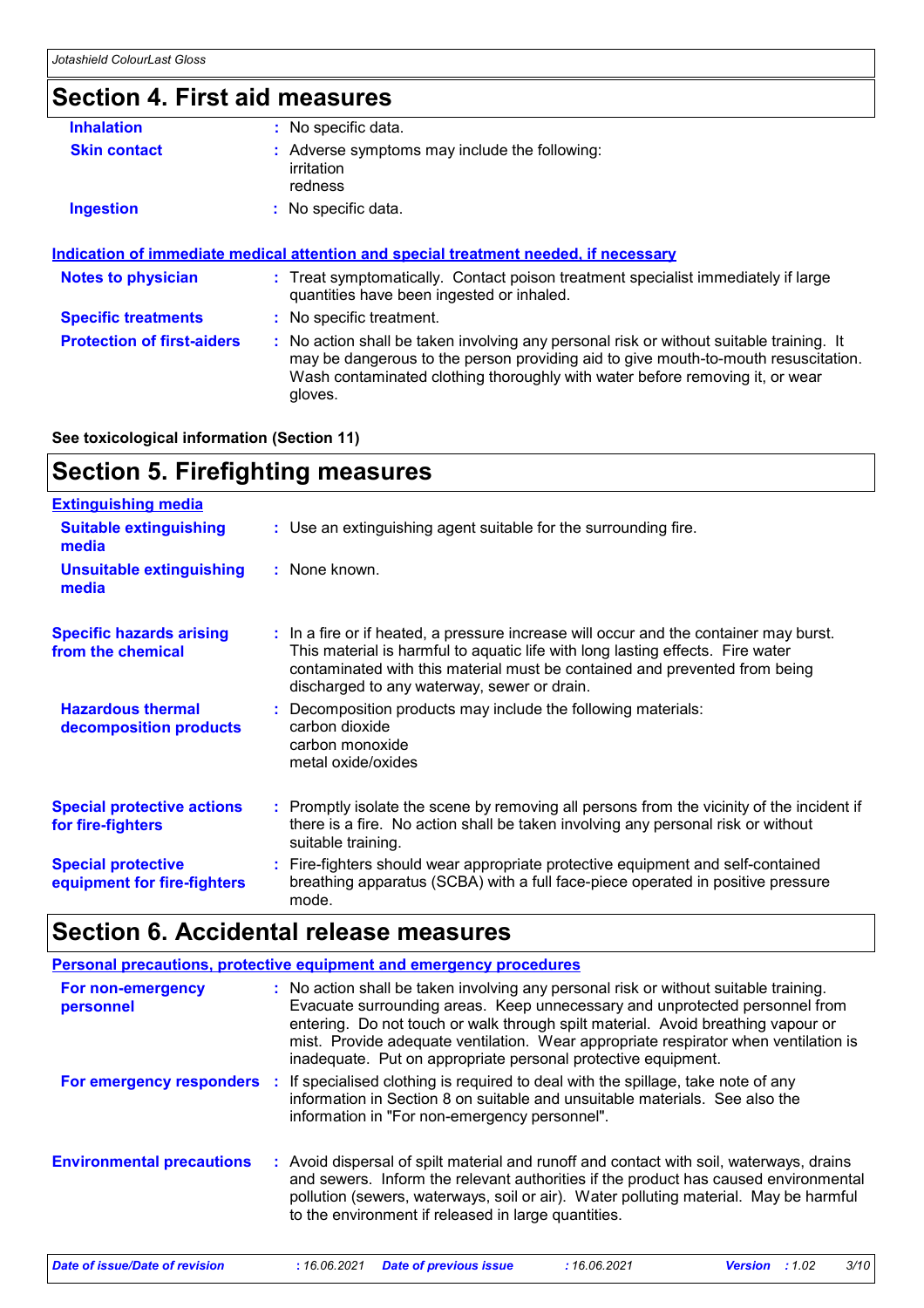None.

**Control parameters**

**Occupational exposure limits**

### **Section 6. Accidental release measures**

#### **Methods and material for containment and cleaning up**

| <b>Small spill</b> | : Stop leak if without risk. Move containers from spill area. Dilute with water and mop<br>up if water-soluble. Alternatively, or if water-insoluble, absorb with an inert dry<br>material and place in an appropriate waste disposal container. Dispose of via a<br>licensed waste disposal contractor.                                                                                                                                                                                                                                                                                                                                                                                                          |
|--------------------|-------------------------------------------------------------------------------------------------------------------------------------------------------------------------------------------------------------------------------------------------------------------------------------------------------------------------------------------------------------------------------------------------------------------------------------------------------------------------------------------------------------------------------------------------------------------------------------------------------------------------------------------------------------------------------------------------------------------|
| Large spill        | : Stop leak if without risk. Move containers from spill area. Approach the release<br>from upwind. Prevent entry into sewers, water courses, basements or confined<br>areas. Wash spillages into an effluent treatment plant or proceed as follows.<br>Contain and collect spillage with non-combustible, absorbent material e.g. sand,<br>earth, vermiculite or diatomaceous earth and place in container for disposal<br>according to local regulations (see Section 13). Dispose of via a licensed waste<br>disposal contractor. Contaminated absorbent material may pose the same hazard<br>as the spilt product. Note: see Section 1 for emergency contact information and<br>Section 13 for waste disposal. |

## **Section 7. Handling and storage**

| <b>Precautions for safe handling</b>                                             |                                                                                                                                                                                                                                                                                                                                                                                                                                                                                                                                                                                     |
|----------------------------------------------------------------------------------|-------------------------------------------------------------------------------------------------------------------------------------------------------------------------------------------------------------------------------------------------------------------------------------------------------------------------------------------------------------------------------------------------------------------------------------------------------------------------------------------------------------------------------------------------------------------------------------|
| <b>Protective measures</b>                                                       | : Put on appropriate personal protective equipment (see Section 8). Persons with a<br>history of skin sensitization problems should not be employed in any process in<br>which this product is used. Do not get in eyes or on skin or clothing. Do not ingest.<br>Avoid breathing vapour or mist. Avoid release to the environment. Keep in the<br>original container or an approved alternative made from a compatible material, kept<br>tightly closed when not in use. Empty containers retain product residue and can be<br>hazardous. Do not reuse container.                  |
| <b>Advice on general</b><br>occupational hygiene                                 | : Eating, drinking and smoking should be prohibited in areas where this material is<br>handled, stored and processed. Workers should wash hands and face before<br>eating, drinking and smoking. Remove contaminated clothing and protective<br>equipment before entering eating areas. See also Section 8 for additional<br>information on hygiene measures.                                                                                                                                                                                                                       |
| <b>Conditions for safe storage,</b><br>including any<br><i>incompatibilities</i> | : Store in accordance with local regulations. Store in original container protected<br>from direct sunlight in a dry, cool and well-ventilated area, away from incompatible<br>materials (see Section 10) and food and drink. Keep container tightly closed and<br>sealed until ready for use. Containers that have been opened must be carefully<br>resealed and kept upright to prevent leakage. Do not store in unlabelled containers.<br>Use appropriate containment to avoid environmental contamination. See Section 10<br>for incompatible materials before handling or use. |

### **Section 8. Exposure controls/personal protection**

| <b>Appropriate engineering</b><br><b>controls</b> | : Good general ventilation should be sufficient to control worker exposure to airborne<br>contaminants.                                                                                                                                                                                                                                                                                                                                                                     |
|---------------------------------------------------|-----------------------------------------------------------------------------------------------------------------------------------------------------------------------------------------------------------------------------------------------------------------------------------------------------------------------------------------------------------------------------------------------------------------------------------------------------------------------------|
| <b>Environmental exposure</b><br><b>controls</b>  | : Emissions from ventilation or work process equipment should be checked to ensure<br>they comply with the requirements of environmental protection legislation. In some<br>cases, fume scrubbers, filters or engineering modifications to the process<br>equipment will be necessary to reduce emissions to acceptable levels.                                                                                                                                             |
| <b>Individual protection measures</b>             |                                                                                                                                                                                                                                                                                                                                                                                                                                                                             |
| <b>Hygiene measures</b>                           | : Wash hands, forearms and face thoroughly after handling chemical products, before<br>eating, smoking and using the lavatory and at the end of the working period.<br>Appropriate techniques should be used to remove potentially contaminated clothing.<br>Contaminated work clothing should not be allowed out of the workplace. Wash<br>contaminated clothing before reusing. Ensure that eyewash stations and safety<br>showers are close to the workstation location. |
| Date of issue/Date of revision                    | <b>Date of previous issue</b><br>:16.06.2021<br>:1.02<br>: 16.06.2021<br><b>Version</b><br>4/10                                                                                                                                                                                                                                                                                                                                                                             |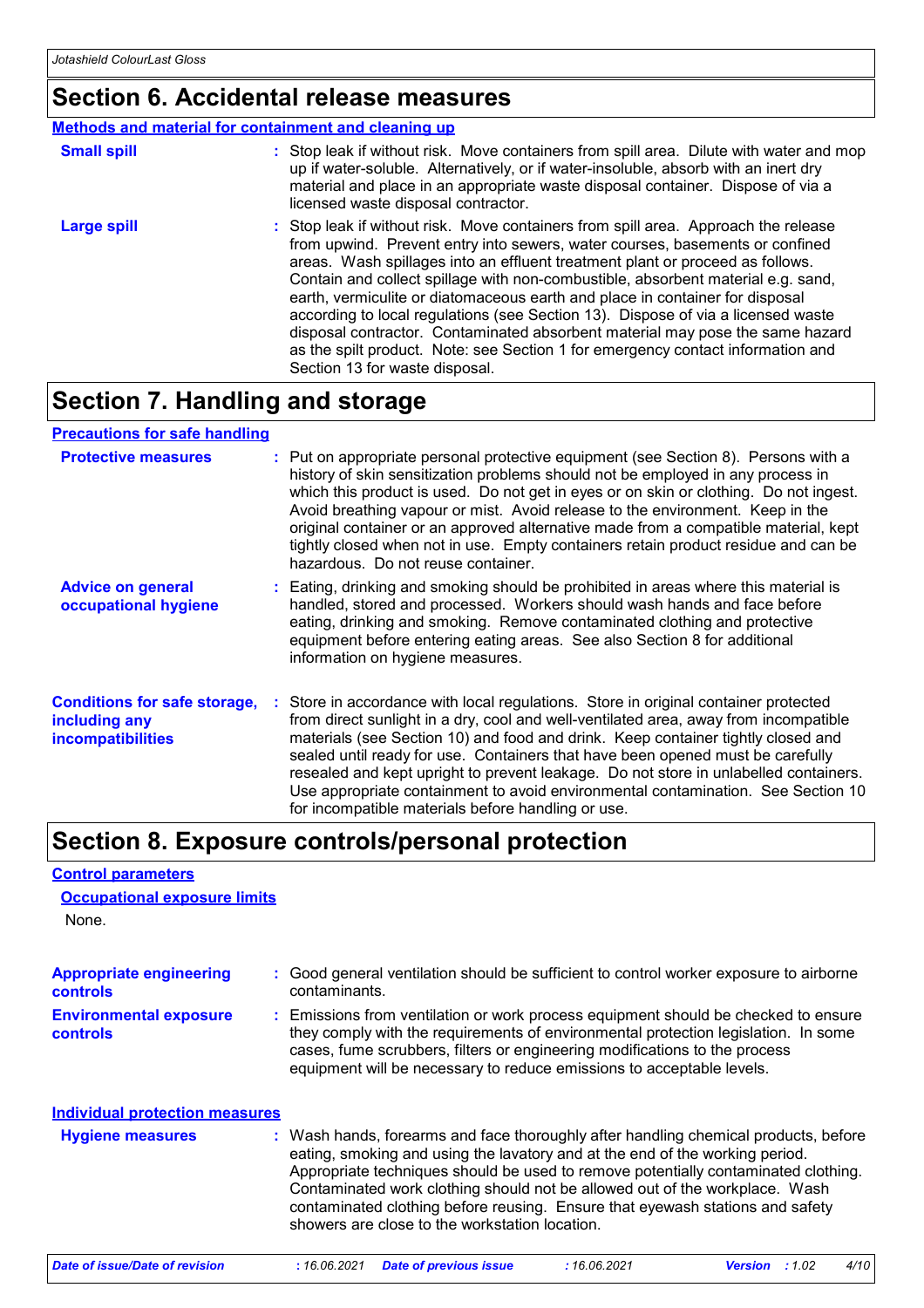## **Section 8. Exposure controls/personal protection**

| <b>Eye/face protection</b>    | : Safety eyewear complying to EN 166 should be used when a risk assessment<br>indicates this is necessary to avoid exposure to liquid splashes, mists, gases or<br>dusts. If contact is possible, the following protection should be worn, unless the<br>assessment indicates a higher degree of protection: safety glasses with side-<br>shields.                                                                                                                                                                                                                                                                                                                                                                                                                                                                                  |
|-------------------------------|-------------------------------------------------------------------------------------------------------------------------------------------------------------------------------------------------------------------------------------------------------------------------------------------------------------------------------------------------------------------------------------------------------------------------------------------------------------------------------------------------------------------------------------------------------------------------------------------------------------------------------------------------------------------------------------------------------------------------------------------------------------------------------------------------------------------------------------|
| <b>Skin protection</b>        |                                                                                                                                                                                                                                                                                                                                                                                                                                                                                                                                                                                                                                                                                                                                                                                                                                     |
| <b>Hand protection</b>        | : There is no one glove material or combination of materials that will give unlimited<br>resistance to any individual or combination of chemicals.<br>The breakthrough time must be greater than the end use time of the product.<br>The instructions and information provided by the glove manufacturer on use,<br>storage, maintenance and replacement must be followed.<br>Gloves should be replaced regularly and if there is any sign of damage to the glove<br>material.<br>Always ensure that gloves are free from defects and that they are stored and used<br>correctly.<br>The performance or effectiveness of the glove may be reduced by physical/chemical<br>damage and poor maintenance.<br>Barrier creams may help to protect the exposed areas of the skin but should not be<br>applied once exposure has occurred. |
|                               | Wear suitable gloves tested to EN374.<br>Recommended, gloves(breakthrough time) > 8 hours: nitrile rubber, neoprene, PVC<br>May be used, gloves(breakthrough time) 4 - 8 hours: 4H                                                                                                                                                                                                                                                                                                                                                                                                                                                                                                                                                                                                                                                  |
| <b>Body protection</b>        | : Personal protective equipment for the body should be selected based on the task<br>being performed and the risks involved and should be approved by a specialist<br>before handling this product.                                                                                                                                                                                                                                                                                                                                                                                                                                                                                                                                                                                                                                 |
| <b>Other skin protection</b>  | : Appropriate footwear and any additional skin protection measures should be<br>selected based on the task being performed and the risks involved and should be<br>approved by a specialist before handling this product.                                                                                                                                                                                                                                                                                                                                                                                                                                                                                                                                                                                                           |
| <b>Respiratory protection</b> | : If workers are exposed to concentrations above the exposure limit, they must use a<br>respirator according to EN 140. By spraying : particulate filter (FFP2 / N95). In<br>confined spaces, use compressed-air or fresh-air respiratory equipment.                                                                                                                                                                                                                                                                                                                                                                                                                                                                                                                                                                                |

### **Section 9. Physical and chemical properties**

| <b>Appearance</b>                                 |                                                                                                                                                           |
|---------------------------------------------------|-----------------------------------------------------------------------------------------------------------------------------------------------------------|
| <b>Physical state</b>                             | $:$ Liquid.                                                                                                                                               |
| <b>Colour</b>                                     | : Various colours.                                                                                                                                        |
| <b>Odour</b>                                      | : Characteristic.                                                                                                                                         |
| <b>Odour threshold</b>                            | : Not applicable.                                                                                                                                         |
| pH                                                | : 8 to 10                                                                                                                                                 |
| <b>Melting point</b>                              | : 0                                                                                                                                                       |
| <b>Boiling point</b>                              | : Lowest known value: $100^{\circ}$ C (212 $^{\circ}$ F) (water). Weighted average: 111.8 $^{\circ}$ C (233.2 $^{\circ}$ F)                               |
| <b>Flash point</b>                                | : Not available.                                                                                                                                          |
| <b>Evaporation rate</b>                           | : Highest known value: 0.36 (water) Weighted average: 0.34 compared with butyl<br>acetate                                                                 |
| <b>Flammability (solid, gas)</b>                  | : Not applicable.                                                                                                                                         |
| Lower and upper explosive<br>(flammable) limits   | $: 0.6 - 12.6%$                                                                                                                                           |
| <b>Vapour pressure</b>                            | : Highest known value: $3.2$ kPa (23.8 mm Hg) (at $20^{\circ}$ C) (water). Weighted average:<br>2.88 kPa (21.6 mm Hg) (at 20°C)                           |
| <b>Vapour density</b>                             | : Highest known value: $7.5$ (Air = 1) (propanoic acid, 2-methyl-, monoester with<br>2,2,4-trimethyl-1,3-pentanediol). Weighted average: $4.67$ (Air = 1) |
| <b>Density</b>                                    | : 1.018 to 1.23 g/cm <sup>3</sup>                                                                                                                         |
| <b>Solubility</b>                                 | : Easily soluble in the following materials: cold water and hot water.                                                                                    |
| <b>Partition coefficient: n-</b><br>octanol/water | : Not available.                                                                                                                                          |
| <b>Date of issue/Date of revision</b>             | 5/10<br>: 16.06.2021<br>: 16.06.2021<br>Version : 1.02<br><b>Date of previous issue</b>                                                                   |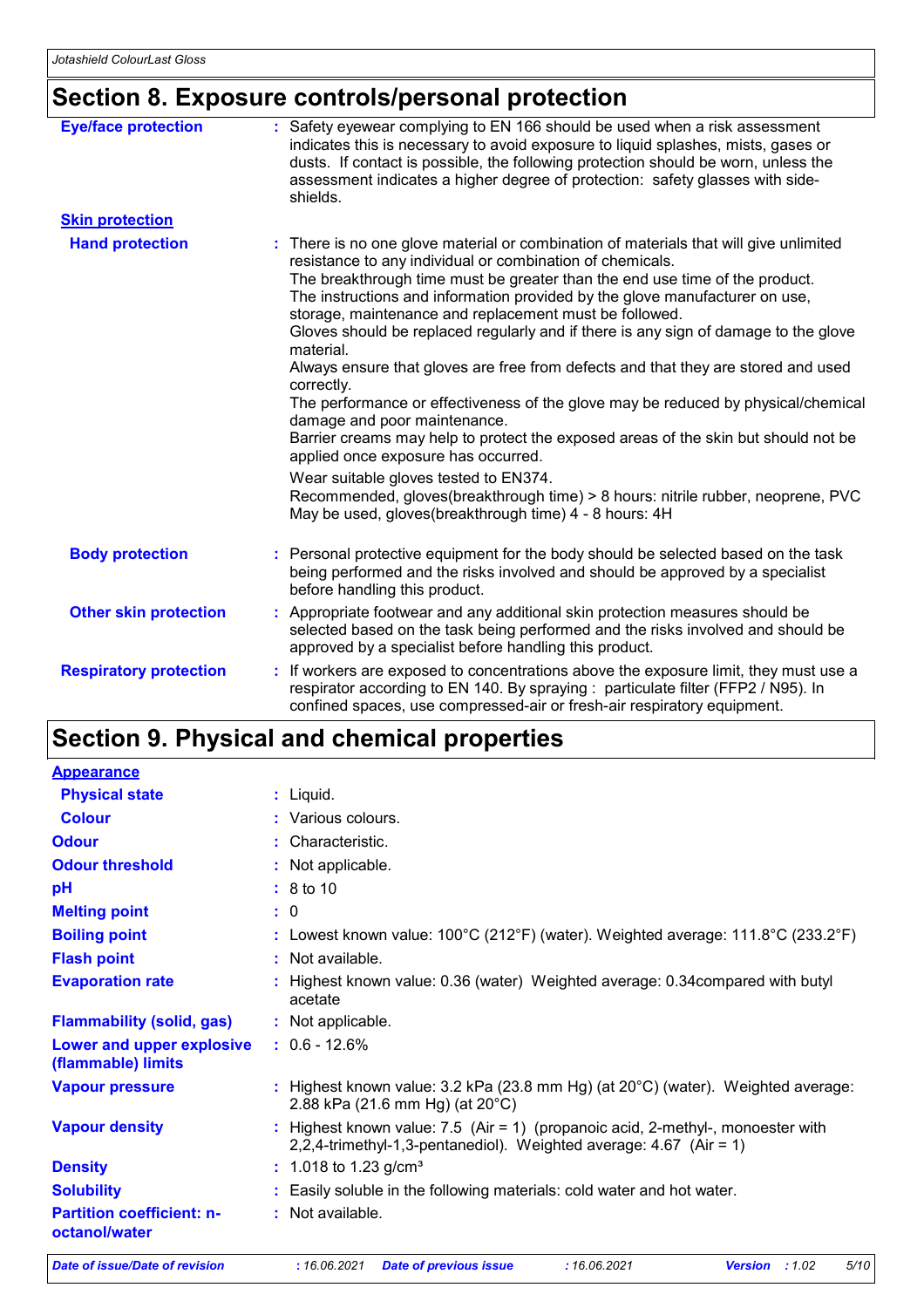## **Section 9. Physical and chemical properties**

| <b>Auto-ignition temperature</b>                  | : Not applicable.                                                        |
|---------------------------------------------------|--------------------------------------------------------------------------|
| <b>Decomposition temperature : Not available.</b> |                                                                          |
| <b>Viscosity</b>                                  | : Kinematic (40°C): >0.205 cm <sup>2</sup> /s (>20.5 mm <sup>2</sup> /s) |

## **Section 10. Stability and reactivity**

| <b>Reactivity</b>                            | : No specific test data related to reactivity available for this product or its ingredients.              |
|----------------------------------------------|-----------------------------------------------------------------------------------------------------------|
| <b>Chemical stability</b>                    | : The product is stable.                                                                                  |
| <b>Possibility of hazardous</b><br>reactions | : Under normal conditions of storage and use, hazardous reactions will not occur.                         |
| <b>Conditions to avoid</b>                   | : No specific data.                                                                                       |
| <b>Incompatible materials</b>                | : No specific data.                                                                                       |
| <b>Hazardous decomposition</b><br>products   | : Under normal conditions of storage and use, hazardous decomposition products<br>should not be produced. |

### **Section 11. Toxicological information**

#### **Information on toxicological effects**

#### **Acute toxicity**

| <b>Product/ingredient name</b>                    | <b>Result</b>                                    | <b>Species</b> | <b>Dose</b>                    | <b>Exposure</b> |
|---------------------------------------------------|--------------------------------------------------|----------------|--------------------------------|-----------------|
| ammonia<br>1,2-benzisothiazol-3(2h)-<br>one (BIT) | LD50 Oral<br>LC50 Inhalation Dusts and mists Rat | Rat            | 350 mg/kg<br>$40 \text{ mg/l}$ | 4 hours         |
| $C(M)$ IT/MIT $(3:1)$                             | LD50 Oral<br>LD50 Oral                           | Rat<br>Rat     | 485 mg/kg<br>53 mg/kg          |                 |

#### **Irritation/Corrosion**

| <b>Product/ingredient name</b>         | <b>Result</b>          | <b>Species</b>                       | <b>Score</b> | <b>Exposure</b>             | <b>Observation</b> |
|----------------------------------------|------------------------|--------------------------------------|--------------|-----------------------------|--------------------|
| l ammonia                              | Eyes - Severe irritant | Rabbit                               |              | 250<br>Micrograms           |                    |
|                                        | Eyes - Severe irritant | l Rabbit                             |              | 0.5 minutes<br>1 milligrams |                    |
| 1,2-benzisothiazol-3(2h)-<br>one (BIT) | Skin - Mild irritant   | l Mammal -<br>species<br>unspecified |              |                             |                    |
|                                        | Eyes - Irritant        | l Mammal -<br>species<br>unspecified |              |                             |                    |

#### **Sensitisation**

| <b>Product/ingredient name</b>           | <b>Route of</b><br>exposure | <b>Species</b>                  | <b>Result</b> |
|------------------------------------------|-----------------------------|---------------------------------|---------------|
| 1,2-benzisothiazol-3(2h)-<br>I one (BIT) | skin                        | Mouse                           | Sensitising   |
| 2-methyl-2H-isothiazol-<br>3-one (MIT)   | skin                        | Mammal - species<br>unspecified | Sensitising   |
| $C(M)$ IT/MIT $(3:1)$                    | skin                        | Mammal - species<br>unspecified | Sensitising   |

#### **Mutagenicity**

Not available.

#### **Carcinogenicity**

Not available.

#### **Reproductive toxicity**

Not available.

**Teratogenicity**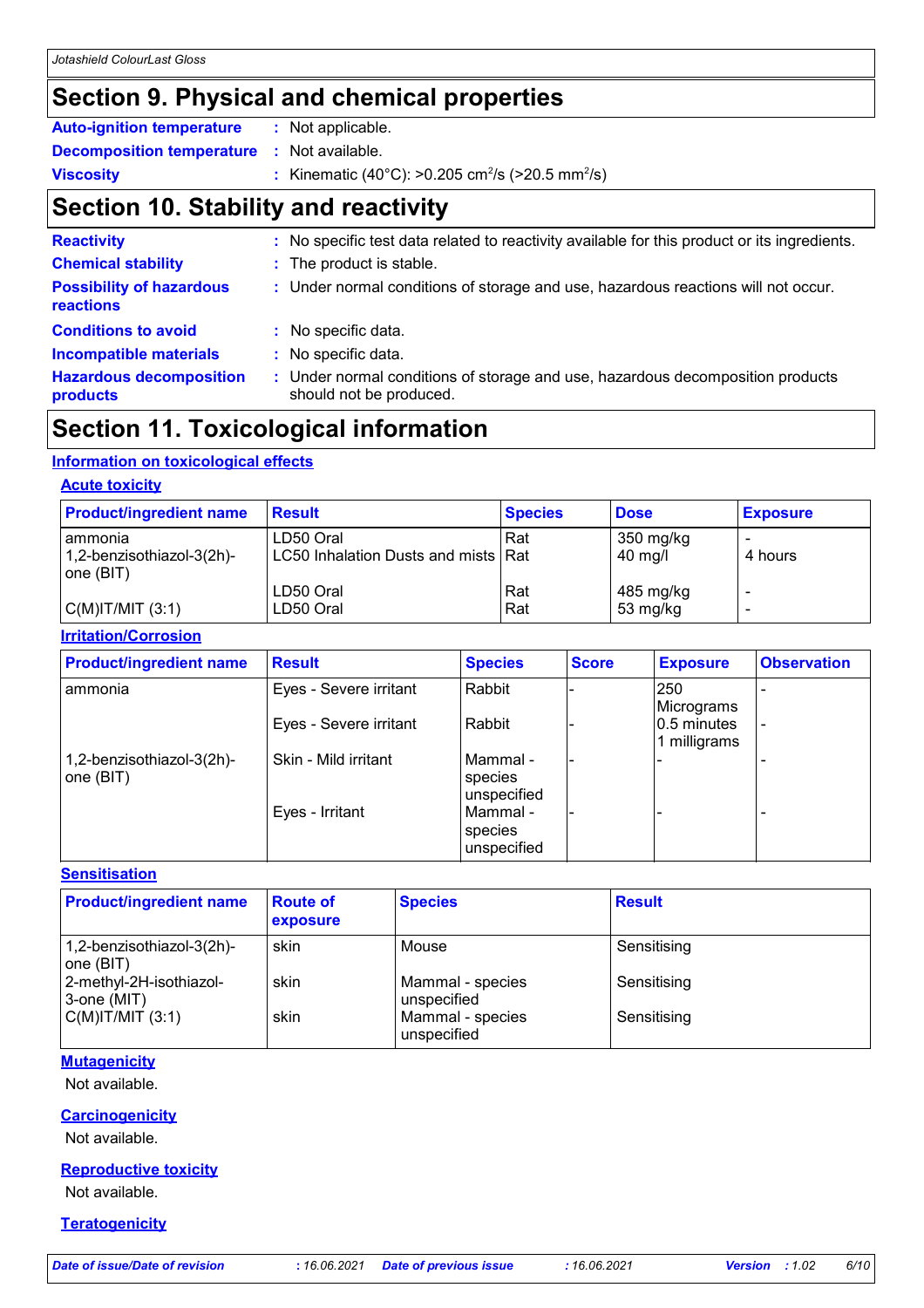### **Section 11. Toxicological information**

Not available.

#### **Specific target organ toxicity (single exposure)**

| <b>Name</b> | <b>Category</b> | <b>Route of</b><br><b>exposure</b> | <b>Target organs</b>            |
|-------------|-----------------|------------------------------------|---------------------------------|
| ammonia     | Category 3      |                                    | Respiratory tract<br>irritation |

#### **Specific target organ toxicity (repeated exposure)**

Not available.

#### **Aspiration hazard**

Not available.

#### **Information on likely routes :** Not available. **of exposure**

**Potential acute health effects**

| <b>Eve contact</b>  | : No known significant effects or critical hazards. |
|---------------------|-----------------------------------------------------|
| <b>Inhalation</b>   | : No known significant effects or critical hazards. |
| <b>Skin contact</b> | : May cause an allergic skin reaction.              |
| <b>Ingestion</b>    | : No known significant effects or critical hazards. |

#### **Symptoms related to the physical, chemical and toxicological characteristics**

| <b>Eye contact</b>  | : No specific data.                                                    |
|---------------------|------------------------------------------------------------------------|
| <b>Inhalation</b>   | : No specific data.                                                    |
| <b>Skin contact</b> | : Adverse symptoms may include the following:<br>irritation<br>redness |
| <b>Ingestion</b>    | : No specific data.                                                    |

#### **Delayed and immediate effects as well as chronic effects from short and long-term exposure**

| <b>Short term exposure</b>                        |                                                                                                          |
|---------------------------------------------------|----------------------------------------------------------------------------------------------------------|
| <b>Potential immediate</b><br><b>effects</b>      | $:$ Not available.                                                                                       |
| <b>Potential delayed effects</b>                  | : Not available.                                                                                         |
| Long term exposure                                |                                                                                                          |
| <b>Potential immediate</b><br><b>effects</b>      | : Not available.                                                                                         |
| <b>Potential delayed effects : Not available.</b> |                                                                                                          |
| <b>Potential chronic health effects</b>           |                                                                                                          |
| Not available.                                    |                                                                                                          |
| <b>General</b>                                    | : Once sensitized, a severe allergic reaction may occur when subsequently exposed<br>to very low levels. |
| <b>Carcinogenicity</b>                            | : No known significant effects or critical hazards.                                                      |
| <b>Mutagenicity</b>                               | : No known significant effects or critical hazards.                                                      |
| <b>Teratogenicity</b>                             | : No known significant effects or critical hazards.                                                      |
| <b>Developmental effects</b>                      | : No known significant effects or critical hazards.                                                      |
| <b>Fertility effects</b>                          | : No known significant effects or critical hazards.                                                      |

#### **Numerical measures of toxicity Acute toxicity estimates**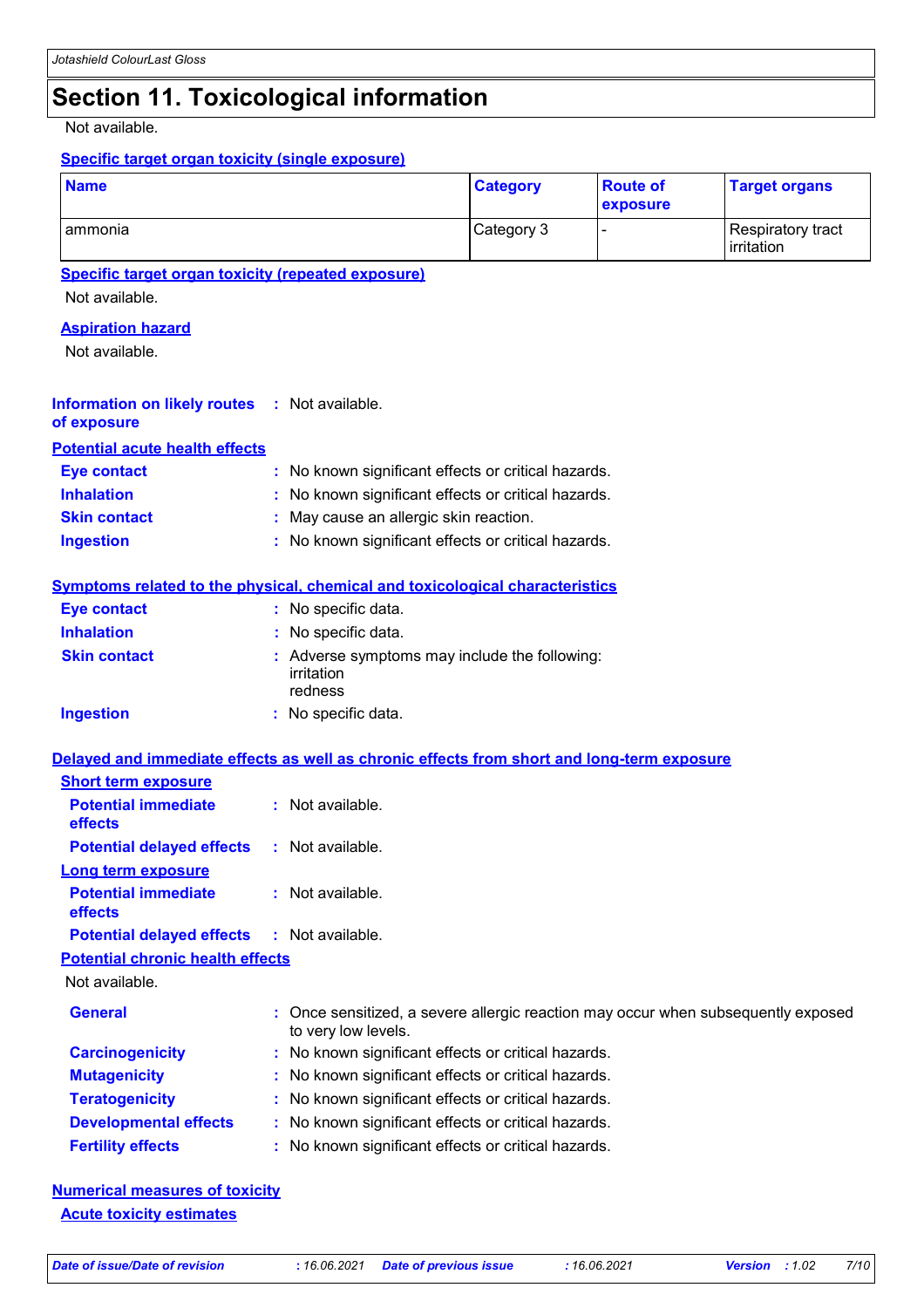### **Section 11. Toxicological information**

Not available.

### **Section 12. Ecological information**

| <b>Toxicity</b>                       |                                   |                                            |                 |
|---------------------------------------|-----------------------------------|--------------------------------------------|-----------------|
| <b>Product/ingredient name</b>        | <b>Result</b>                     | <b>Species</b>                             | <b>Exposure</b> |
| ammonia                               | Acute EC50 0.101 mg/l Fresh water | Daphnia                                    | 96 hours        |
|                                       | Acute LC50 0.89 mg/l Fresh water  | Fish                                       | 96 hours        |
| 1,2-benzisothiazol-3(2h)-one<br>(BIT) | Acute EC50 0.15 mg/l              | Algae - Slenastrum<br>capricornutum        | 72 hours        |
|                                       | Acute EC50 1.05 mg/l              | Crustaceans - Daphnia magna                | 96 hours        |
|                                       | Acute LC50 1.4 mg/l               | Fish - Onchorhynchus mykiss                | 96 hours        |
| 2-methyl-2H-isothiazol-3-one<br>(MIT) | Acute EC50 0.445 mg/l             | Algae                                      | 24 hours        |
|                                       | Acute EC50 2.94 mg/l              | Daphnia                                    | 48 hours        |
|                                       | Acute LC50 6 mg/l                 | Fish                                       | 96 hours        |
| $C(M)$ IT/MIT $(3:1)$                 | Acute EC50 0.048 mg/l             | Algae - Pseudokirchneriella<br>subcapitata | 72 hours        |
|                                       | Acute EC50 0.0052 mg/l            | Algae - Skeletonema costatum               | 48 hours        |
|                                       | Acute EC50 0.1 mg/l               | Daphnia - Daphnia magna                    | 48 hours        |
|                                       | Acute LC50 0.22 mg/l              | Fish - Oncorhynchus mykiss                 | 96 hours        |
|                                       | Acute NOEC 0.00064 mg/l           | Algae - Skeletonema costatum               | 48 hours        |
|                                       | Chronic NOEC 0.0012 mg/l          | Algae - Pseudokirchneriella<br>subcapitata | 72 hours        |
|                                       | Chronic NOEC 0.004 mg/l           | Daphnia - Daphnia magna                    | 21 days         |
|                                       | Chronic NOEC 0.098 mg/l           | Fish - Oncorhynchus mykiss                 | 28 days         |

#### **Persistence and degradability**

| <b>Product/ingredient name</b> | <b>Aquatic half-life</b> | <b>Photolysis</b> | Biodegradability              |
|--------------------------------|--------------------------|-------------------|-------------------------------|
| Tammonia<br> C(M) T/M T(3:1)   |                          |                   | <b>Readily</b><br>Not readily |

#### **Bioaccumulative potential**

| <b>Product/ingredient name</b> | <b>LogP</b> <sub>ow</sub> | <b>BCF</b> | <b>Potential</b> |
|--------------------------------|---------------------------|------------|------------------|
| I ammonia                      |                           |            | low              |
| $C(M)$ IT/MIT $(3:1)$          |                           | 3.16       | low              |

#### **Mobility in soil**

**Soil/water partition coefficient (Koc) :** Not available.

**Other adverse effects** : No known significant effects or critical hazards.

### **Section 13. Disposal considerations**

| <b>Disposal methods</b> | : The generation of waste should be avoided or minimised wherever possible.<br>Disposal of this product, solutions and any by-products should at all times comply<br>with the requirements of environmental protection and waste disposal legislation<br>and any regional local authority requirements. Dispose of surplus and non-<br>recyclable products via a licensed waste disposal contractor. Waste should not be<br>disposed of untreated to the sewer unless fully compliant with the requirements of<br>all authorities with jurisdiction. Waste packaging should be recycled. Incineration or<br>landfill should only be considered when recycling is not feasible. This material and<br>its container must be disposed of in a safe way. Care should be taken when |
|-------------------------|--------------------------------------------------------------------------------------------------------------------------------------------------------------------------------------------------------------------------------------------------------------------------------------------------------------------------------------------------------------------------------------------------------------------------------------------------------------------------------------------------------------------------------------------------------------------------------------------------------------------------------------------------------------------------------------------------------------------------------------------------------------------------------|
|                         | handling emptied containers that have not been cleaned or rinsed out. Empty                                                                                                                                                                                                                                                                                                                                                                                                                                                                                                                                                                                                                                                                                                    |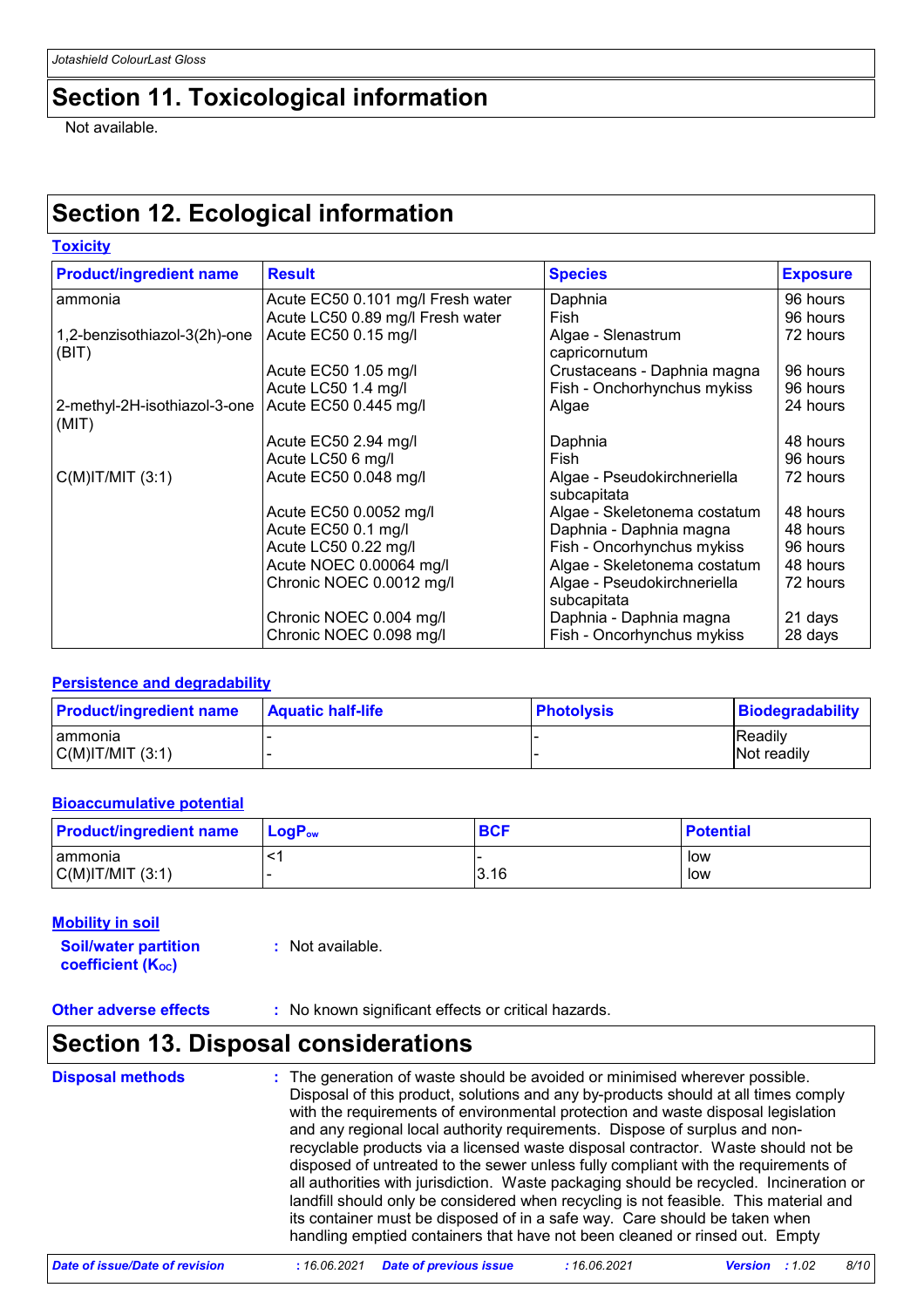### **Section 13. Disposal considerations**

containers or liners may retain some product residues. Avoid dispersal of spilt material and runoff and contact with soil, waterways, drains and sewers.

## **Section 14. Transport information**

|                                      | <b>ADR/RID</b> | <b>IMDG</b>    | <b>IATA</b>    |
|--------------------------------------|----------------|----------------|----------------|
| <b>UN number</b>                     | Not regulated. | Not regulated. | Not regulated. |
| <b>UN proper</b><br>shipping name    | $\blacksquare$ |                |                |
| <b>Transport hazard</b><br>class(es) | $\blacksquare$ | $\blacksquare$ |                |
| <b>Packing group</b>                 | $\blacksquare$ | -              | -              |
| <b>Environmental</b><br>hazards      | No.            | No.            | No.            |
| <b>Additional</b><br>information     | ۰              | -              | -              |

**Special precautions for user Transport within user's premises:** always transport in closed containers that are **:** upright and secure. Ensure that persons transporting the product know what to do in the event of an accident or spillage.

**Transport in bulk according :** Not available.

#### **to IMO instruments**

### **Section 15. Regulatory information**

**Safety, health and environmental regulations specific for the product**

**:** No known specific national and/or regional regulations applicable to this product (including its ingredients).

#### **International regulations**

| <b>Chemical Weapon Convention List Schedules I, II &amp; III Chemicals</b> |  |
|----------------------------------------------------------------------------|--|
| Not listed.                                                                |  |

#### **Montreal Protocol**

Not listed.

#### **Stockholm Convention on Persistent Organic Pollutants** Not listed.

#### **UNECE Aarhus Protocol on POPs and Heavy Metals**

Not listed.

### **Section 16. Other information**

| <b>History</b>                    |              |
|-----------------------------------|--------------|
| <b>Date of printing</b>           | : 16.06.2021 |
| Date of issue/Date of<br>revision | : 16.06.2021 |
| Date of previous issue            | : 16.06.2021 |
| <b>Version</b>                    | : 1.02       |